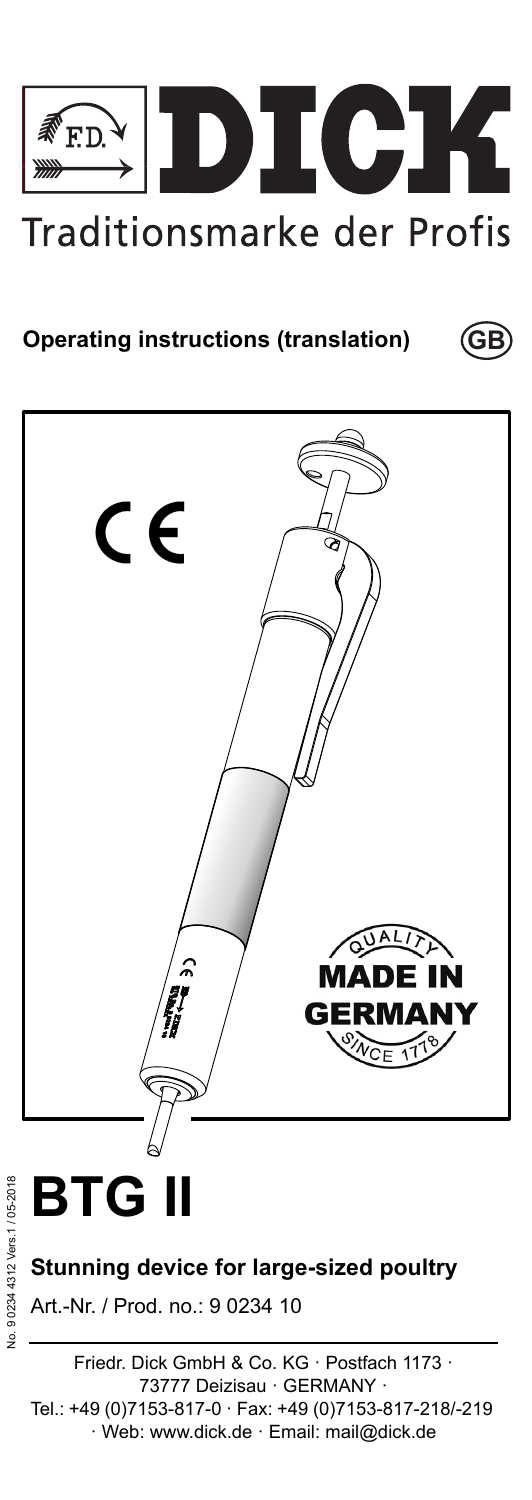

# **1 Safety instructions**

These operating instructions are for the DICK stunning device for large-sized poultry, Type BTGII (hereinafter referred to as BTGII) with the serial number engraved on the device.

- The BTGII may only be used for its proper intended use.
- The BTGII may only be used by persons with a certificate of competence according to EU Regulation 1099/2009/ EC and who are familiar with the handling, use and accident prevention regulations and are able to recognise hazards that occur when working with the BTGII and can work reliably.
- In addition to the operating instructions, additional local, generally valid, statutory and other regulations and provisions regarding use of the device, accident prevention and environmental protection must be observed!
- Before each use the BTGII must be checked for damage and functional safety. Do not continue to use a device that is damaged or not fail-safe.
- In untensioned condition the BTGII must be kept protected against access by unauthorised persons, moisture and heat.
- The barrel of the BTGII must never be directed at people or parts of their bodies or animals which are not intended for slaughter.
- Do not tension the bolt until immediately before shooting.
- Never hold the BTGII by its muzzle.
- The BTGII must be used and maintained according to the operating instructions.
- Keep these operating instructions to hand at all times in the place in which the BTGII is used. Read these operating instructions in full before using the BTGII and always follow the instructions precisely!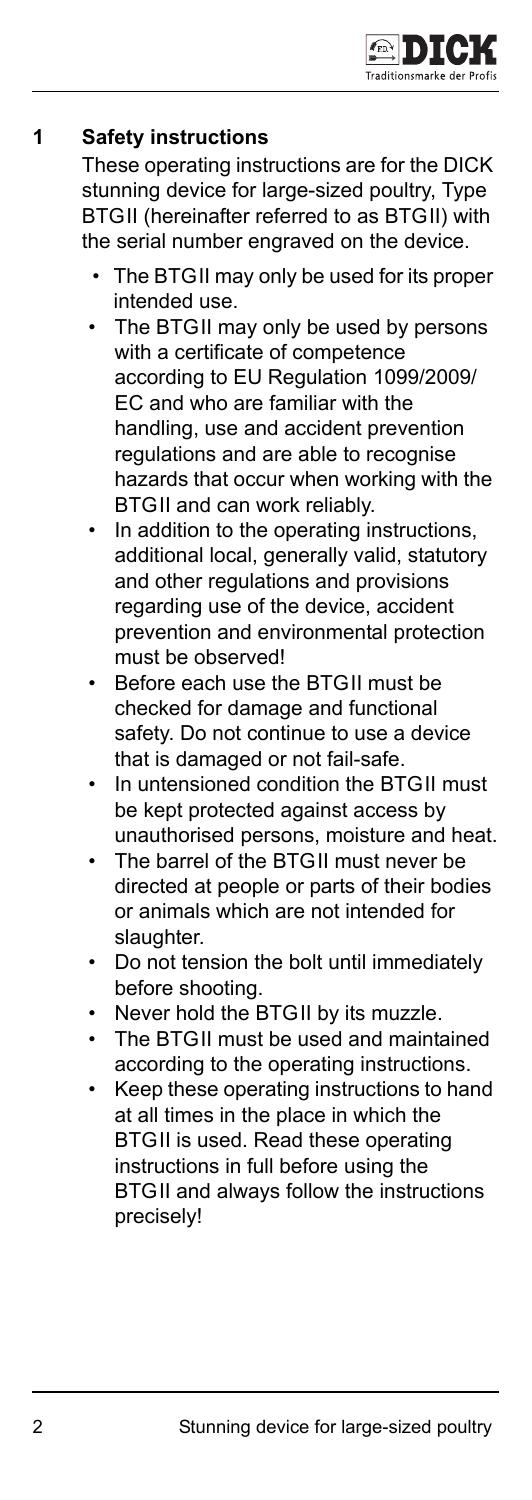



**2 Intended use**

The BTG II stunning device for large-sized poultry is solely designed for stunning during the slaughter and emergency killing of large poultry up to 25 kg and small rodents up to 5kg. The device is designed for < 1000 shots per year. The BTG II is not suitable for stunning ratites or larger mammals (e.g. lambs or piglets).

Proper intended use also includes observing the operating instructions. Any other or additional use is deemed to be not as intended and therefore misuse.

Friedr. Dick GmbH & Co. KG is not liable for any resulting losses or damage whatsoever. The risk is borne solely by the user.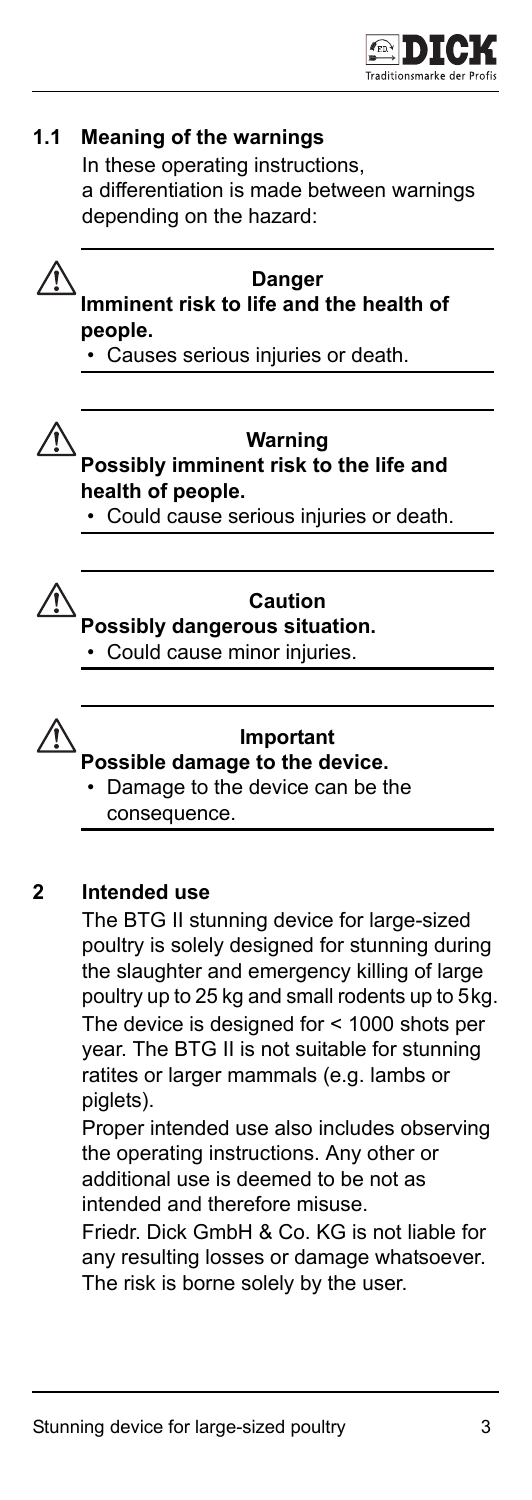

Stunning any animals other than those named or using the device to punch, stamp, form or drive in objects into any materials is not permitted. Successful use of the BTGII requires correct handling and an intact device. Only original spare parts from Friedr. Dick GmbH & Co. KG may be used.

# **3 Technical data**

Dimensions: Ø34 x 40 x 290 mm; Weight: 1.2kg; Bolt diameter 5.5 mm, Exit length 30 mm, Stunning energy: 14.2 joule; A-weighted emission sound pressure level at a work station according to EN ISO 11201:2010 on damped surface: L<sub>pA, 1m, max</sub>: 75 dB, uncertainty K<sub>pA</sub>: 3 dB.

# **4 Device overview**



- 
- 
- 3 Headpiece 6 Muzzle
- 1 Disc 4 Trigger lever 2 Bolt 5 Handle area

- **5 How it works** 
	- Pulling the bolt **[2]** at the disc **[1]** up to the latching point tensions the spring.
	- When the trigger lever **[4]** is pressed the bolt is accelerated by the spring force, it passes through the nozzle out of the device and penetrates the skull of the animal for slaughter.
	- The shot stuns the animal.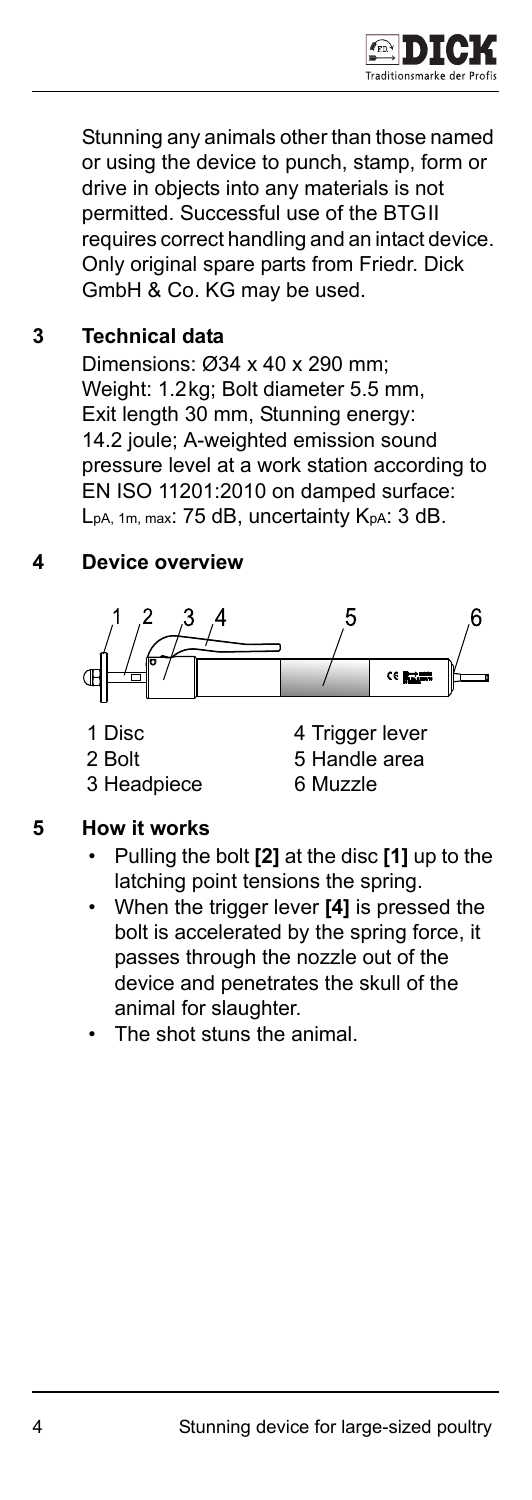

### **6 Tension (cock) the device and shoot**



#### **Warning**

#### **A cocked device can release the shot spontaneously.**

- Do not cock the device until directly before shooting.
- Do not hold the device in the muzzle area **[6]**.
- After cocking the device, never grip it between the disc **[1]** and headpiece **[3]**.

#### **Cocking the device:**



- 1. Clasp the device firmly with one hand in the handle area **[5]**.
- 2. Use your other hand to pull the disc **[1]** on the bolt **[2]** outwards until the trigger lever **[4]** latches into position automatically.

The BTGII is now ready for use.

#### **Shooting with the device:**



- 1. Hold the device in one hand so that your index finger can pull the trigger lever **[4]**.
- 2. Restrain the head of the animal with moderate force. Calm down the animal.
	- For example, use a killing cone or press the animal onto a firm surface. The head of the animal must not be able to move when the shot is fired.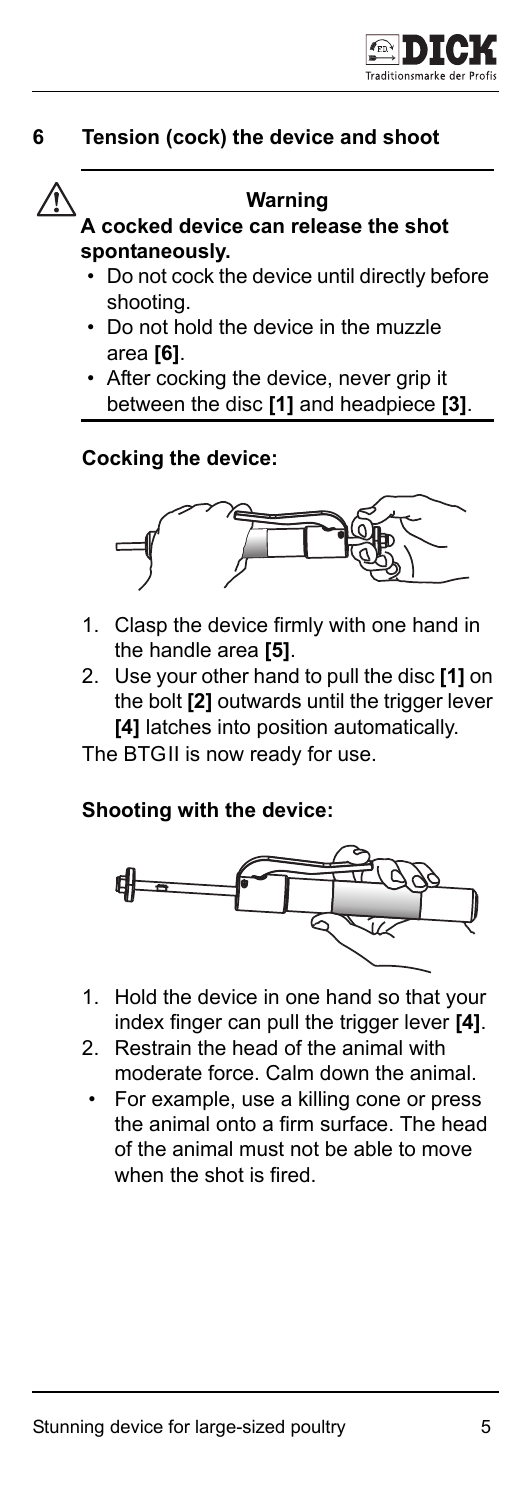

3. Position the device for the shot.



- The shot point is located on the skull between the ear and eye.
- The device must be positioned at rightangles and in the middle for the shot.
- Hold the device safely and firmly for the shot. This ensures that none of the stunning energy is lost due to recoil.
- 4. Press the trigger lever **[4]**.
- 5. The animal is now stunned. The killing process must follow within 20 s.
- **7 Cleaning and maintenance**



#### **Warning**

**If the device is cocked, the bolt can be released and cause injuries.**

• Always clean and maintain the device when it is uncocked.

Inadequate cleaning and poor maintenance reduce the shot capacity, result in premature wear and worsen hygiene.

#### **Cleaning**

Clean the device after each use.

- 1. Unscrew/dismantle the device.
- 2. Clean the device carefully on the outside and inside with a damp cloth or brush.
- 3. Then leave the device to dry.
- 4. Wet the movable parts with an acid-free oil or grease, e.g. Ballistol oil, sewing machine oil.
- 5. Screw the device back together.
- 6. When closing, ensure that the thread of the sleeve is re-tightened properly.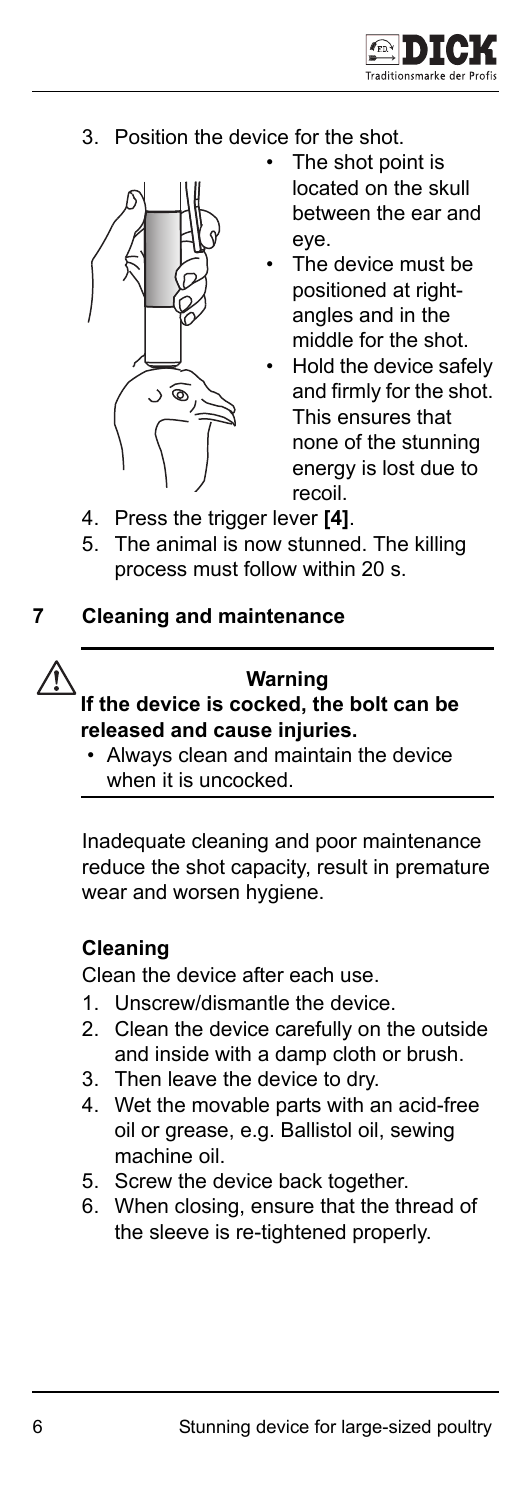# **Maintenance**

• Check the spring's initial tension regularly. The spring must not be more than 10 mm shorter than is shown in the following figure.



As soon as the spring has become shorter or the stunning result is no longer sufficient, the spring must be replaced.

#### **8 Product liability/Guarantee**

The devices are sold with a 12 month guarantee for the owner, starting from the day of delivery (verification by means of invoice). Friedr. Dick GmbH & Co. KG is not liable for defects or damage, which are caused by incorrect assembly or improper putting into use, unsuitable or improper use or use that is not according to the operating instructions, changes or repairs which are not listed in the operating instructions and are made without the written approval of Friedr. Dick GmbH & Co. KG, use of third party spare and wearing parts or third party accessories, overloading or improper handling as well as usual wear and tear. The spring, bolt and damping element (wearing parts) are excluded from the guarantee.

To maintain the guarantee, please keep the receipt and send the original copy to us together with your written complaint. Please only use the transport packaging provided by us to return the device, which means it must be kept.

The guarantee is solely for the improvement of material and production defects. We choose whether defective parts are repaired free of charge by our service department or are replaced with brand-new parts. Further claims arise only in the event of refused, failed or unacceptable supplementary performance in accordance with our General Terms and Conditions of Sale, Delivery and Payment.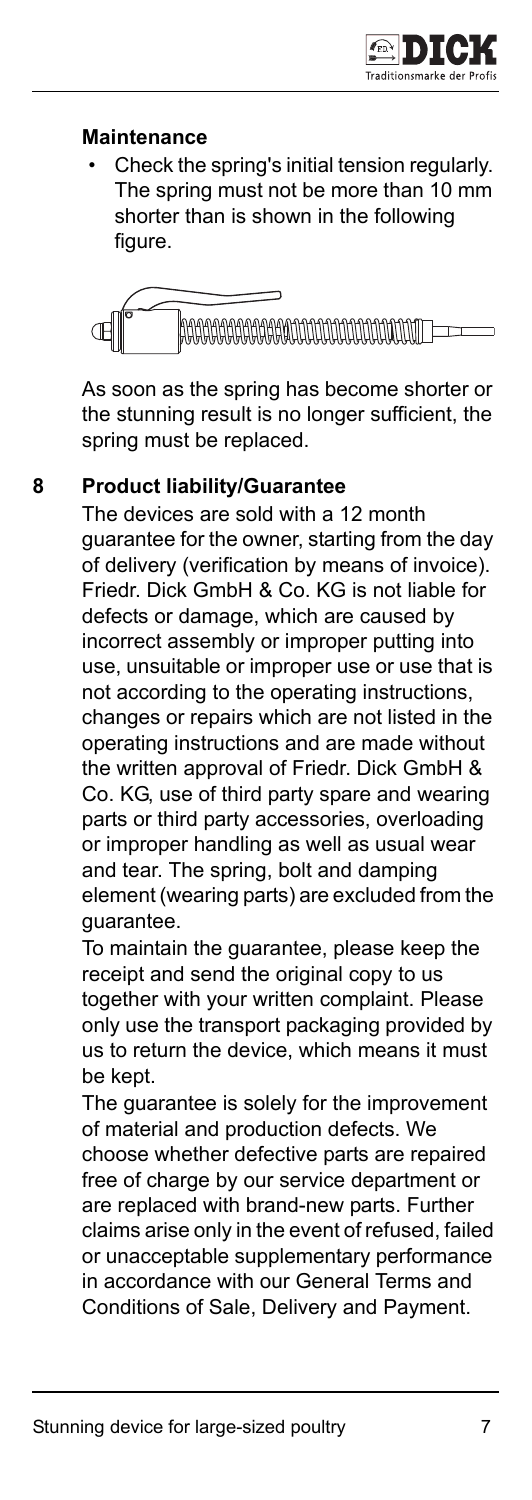

For further details of the guarantee, please refer to our General Terms and Conditions of Sale, Delivery and Payment.

The information in these operating instructions can be changed without prior announcement. Complete or partial reproduction of these operating instructions and their translation into another language is not permitted without the prior written consent of Friedr. Dick GmbH & Co. KG. Subject to change without notice.

### **9 Malfunctions**

| Warning                                                                                                          | Cause                                            | Remedv                    |
|------------------------------------------------------------------------------------------------------------------|--------------------------------------------------|---------------------------|
| Force of the shot<br>bolt diminishes.                                                                            | Spring is<br>defective or<br>worn.               | Replace the<br>spring.    |
| Bolt can no<br>longer be<br>cocked, or only<br>by exerting a<br>very large force.                                | Bolt is<br>deformed.                             | Replace the<br>bolt.      |
| Threaded<br>connection<br>between the<br>headpiece and<br>sleeve loosens,<br>is tightened again<br>for the shot. | O-ring is worn. Replace the                      | O-ring.                   |
| Release pin no<br>longer latches on<br>cocking.                                                                  | Return spring<br>or release pin<br>is defective. | Replace the<br>headpiece. |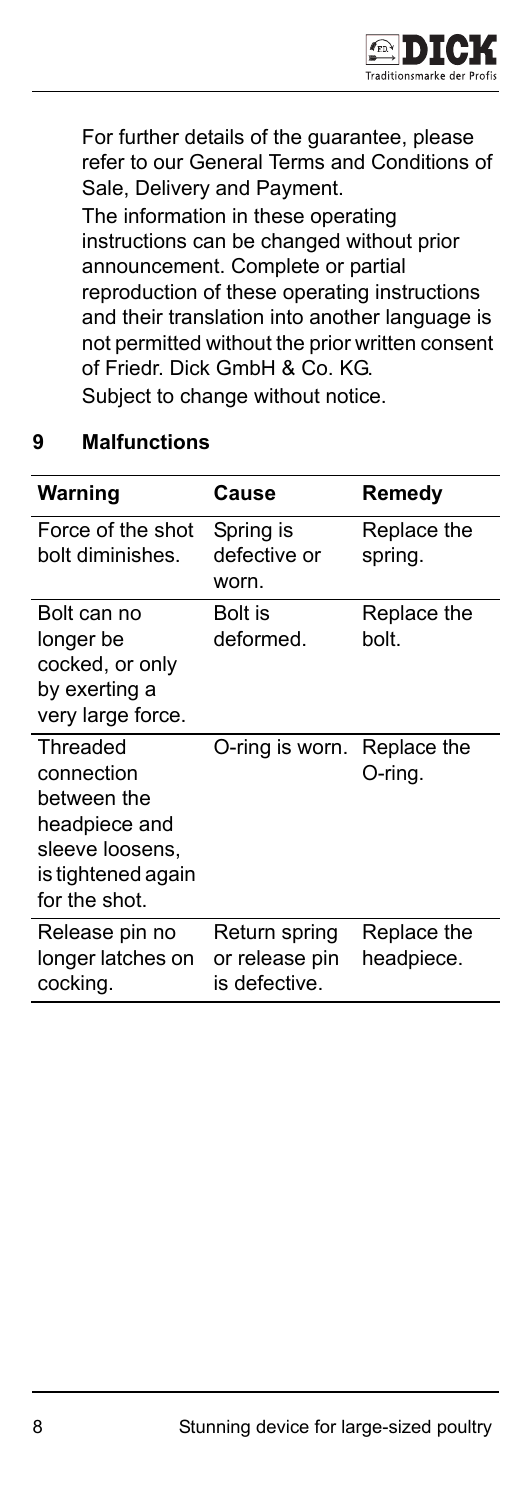# **10 Spare Parts**



#### **Caution**

# **Risk of accidents due to wrong spare parts**

Using parts which are not matched to the device constitutes an unassessable risk. • Use DICK original spare parts only.



| Order No.              | Quantity | <b>Name</b>                  |
|------------------------|----------|------------------------------|
| 9 0239 2411 1 no.      |          | Absorption element           |
| 9 0239 3208 1 no.      |          | O-Ring                       |
| 9 0239 4161 1 assembly |          | Headpiece, complete          |
| 902394182 1 set        |          | Nut and washer               |
| 902394183 1 set        |          | Spring and spacer<br>sleeves |
| 9 0239 4184 1 assembly |          | Bolt, complete               |